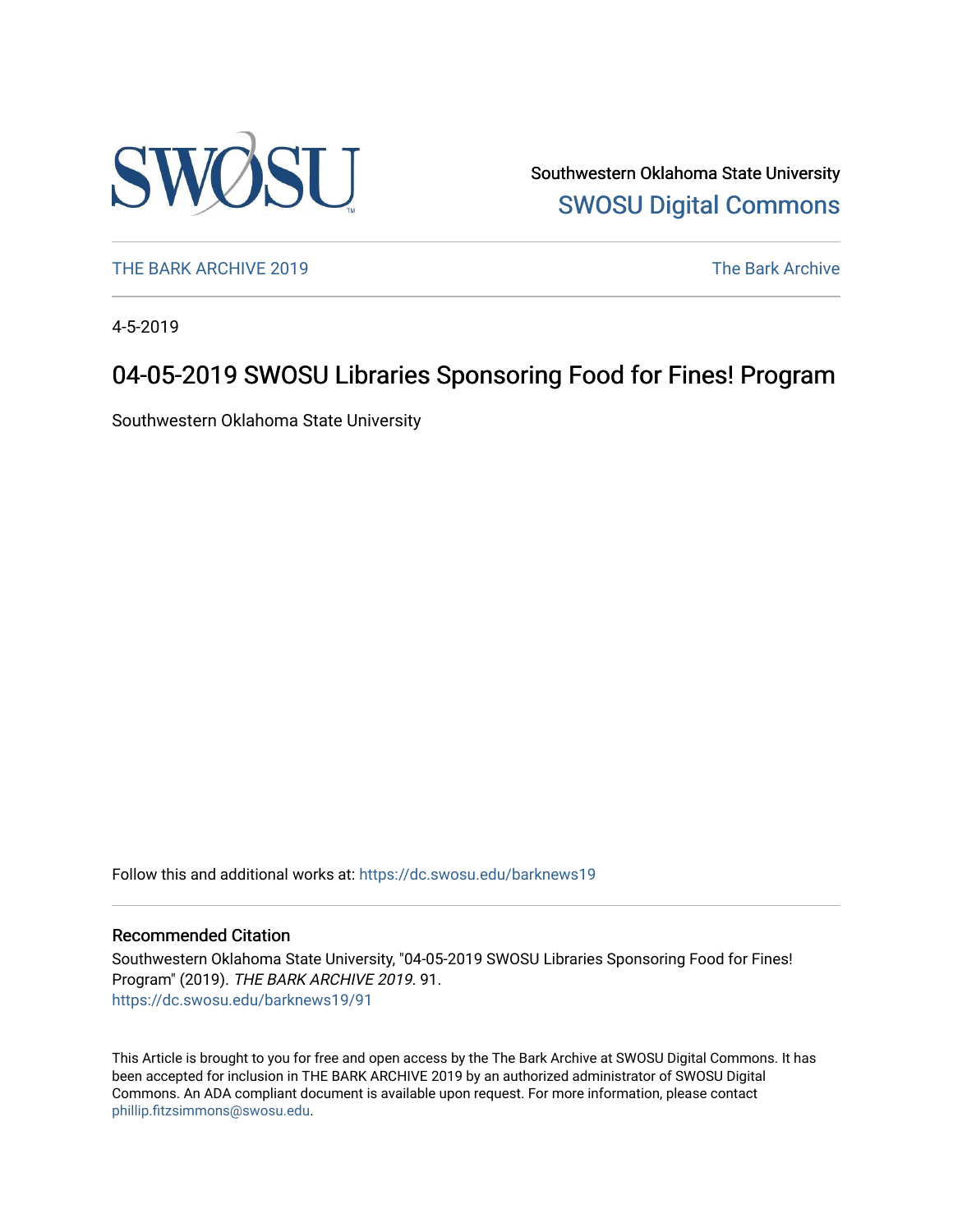



# **SWOSU Libraries Sponsoring Food for Fines! Program**

Southwestern Oklahoma State University Libraries is having a Food for Fines! Program starting on April 7 in celebration of National Library Week.

For every canned good donated, a SWOSU student will receive \$0.50 off any library fines accrued. If any students would like to donate, but does not currently have fines, they will receive Fine Forgiveness bucks to be used at a future date.

All food items collected will be donated to the Weatherford Food Pantry.

This year's theme for National Library Week on April 7-13 is Libraries = Strong Communities. It is with this theme in mind that Sayre Campus Librarian and Outreach Team Leader April Miller decided on the Food for Fines! Program.

The SWOSU Libraries are the heart of the University community, and we want to give back to the community at large as well," Miller said.

The Food for Fines! Program begins and will continue until the end of finals on May 3. For more information, contract either library on the Weatherford and Sayre campus.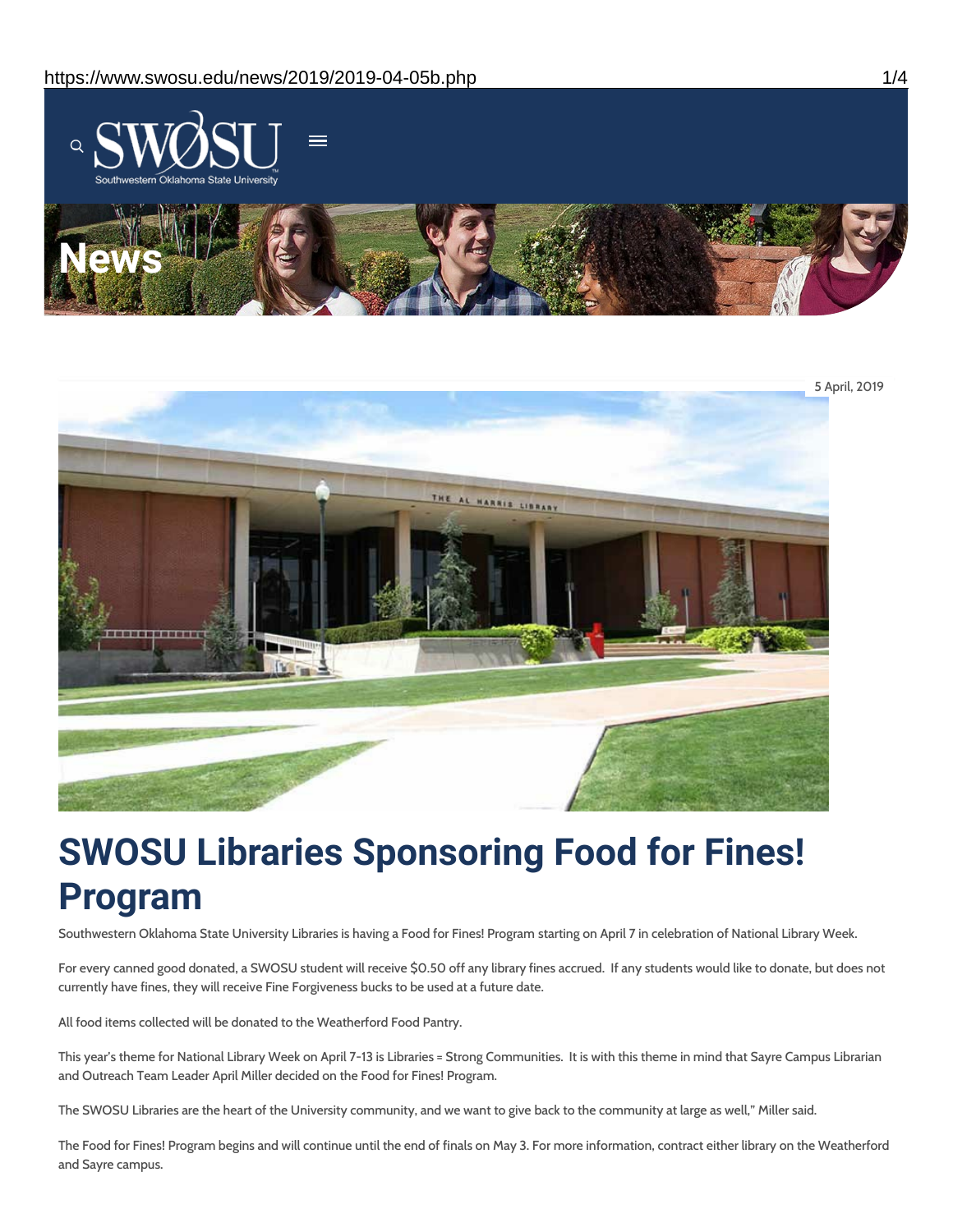| Academics                | D |
|--------------------------|---|
| Administration           | D |
| Alumni and Foundation    | D |
| Community                | D |
| Events                   | D |
| <b>Faculty and Staff</b> | D |
| Miscellaneous            | D |
| Sayre                    | D |
| <b>Students</b>          | D |
|                          |   |

| <b>Archive Links</b> |  |   |
|----------------------|--|---|
| 2018                 |  | D |
| 2019                 |  | D |
| 2020                 |  | D |
| Archive              |  | D |
|                      |  |   |



### Weatherford Campus

100 Campus Drive Weatherford, OK 73096

### Sayre Campus

409 E Mississippi Ave Sayre, OK 73662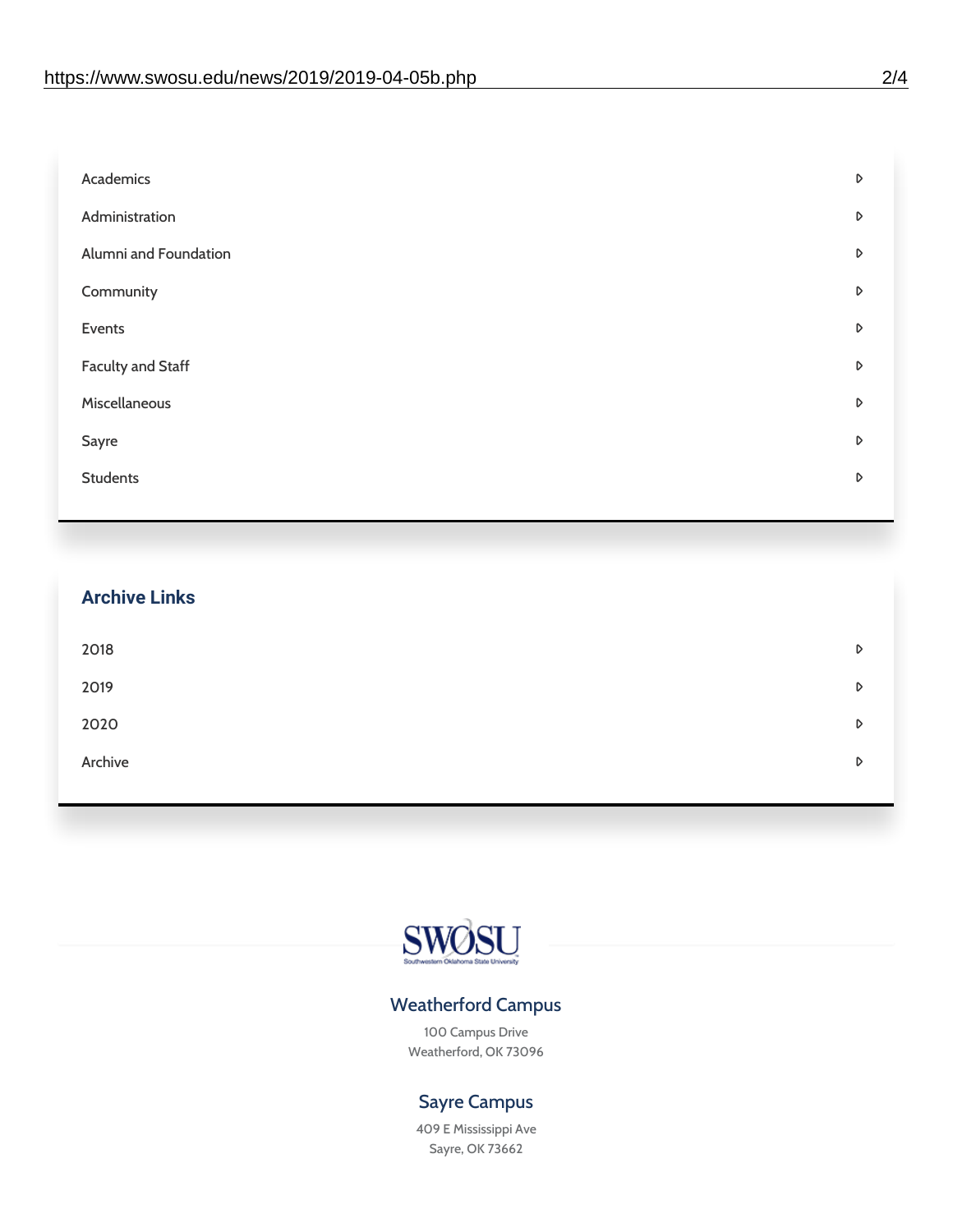Connect to Us

fyom

Contact [Information](https://www.swosu.edu/about/contact.php) [University/Facility](https://www.swosu.edu/about/operating-hours.php) Hours [Campus](https://map.concept3d.com/?id=768#!ct/10964,10214,10213,10212,10205,10204,10203,10202,10136,10129,10128,0,31226,10130,10201,10641,0) Map Give to [SWOSU](https://standingfirmly.com/donate) Shop [SWOSU](https://shopswosu.merchorders.com/)



**[Directory](https://www.swosu.edu/directory/index.php)** 

[Calendar](https://eventpublisher.dudesolutions.com/swosu/)

[Apply](https://www.swosu.edu/admissions/apply-to-swosu.php)

[GoSWOSU](https://qlsso.quicklaunchsso.com/home/1267)

[Jobs@SWOSU](https://swosu.csod.com/ux/ats/careersite/1/home?c=swosu)



Current [Students](https://bulldog.swosu.edu/index.php)

[Faculty](https://bulldog.swosu.edu/faculty-staff/index.php) and Staff

**Enrollment Management** [580.774.3782](tel:5807743782)

> **PR/Marketing** [580.774.3063](tel:5807743063)

**Campus Police** [580.774.3111](tel:5807743111)